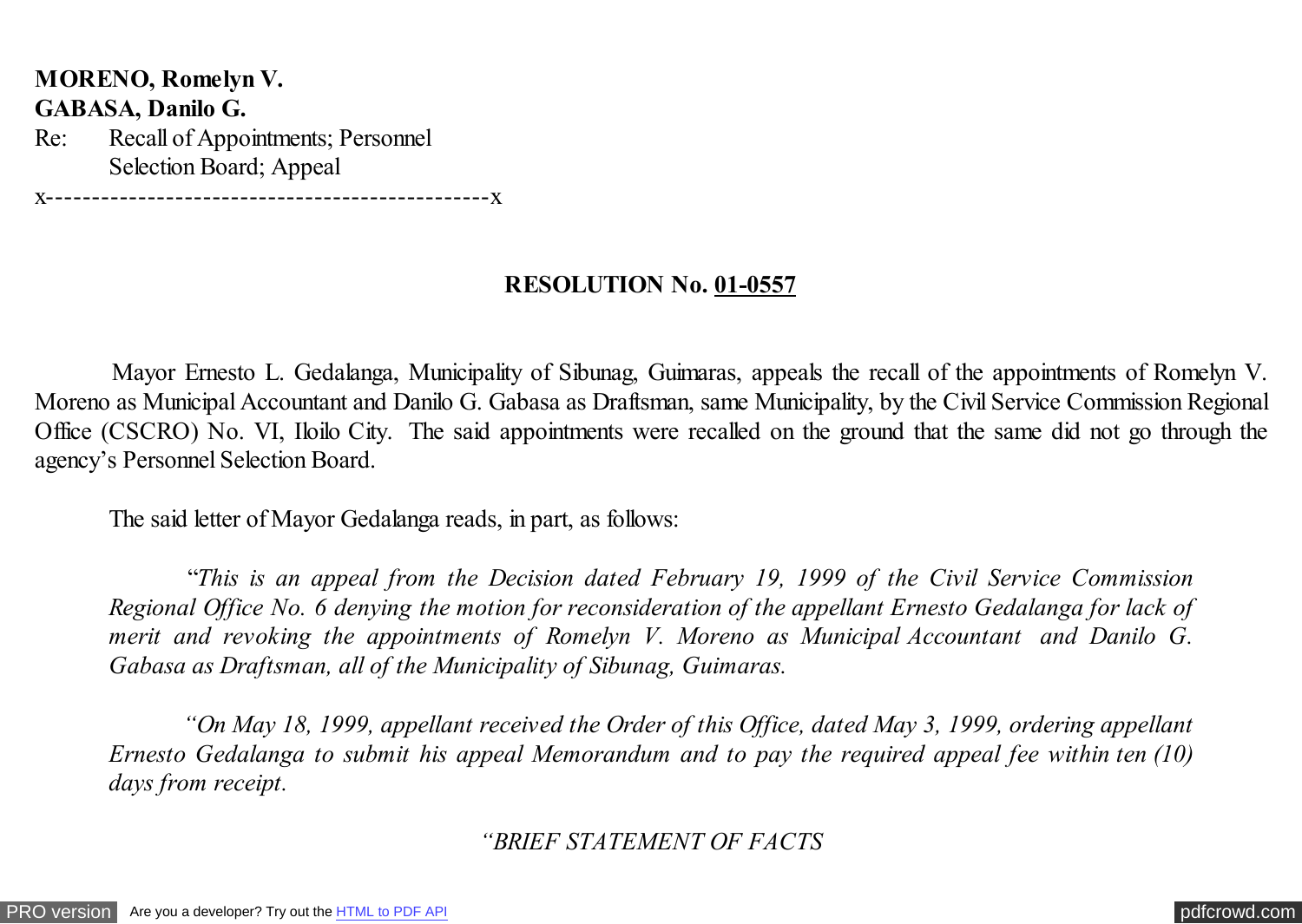*"The subject of this case are the appointments issued by Ernesto L. Gedalanga, Mayor, Municipality of Sibunag, to Danilo G. Gabasa on July 1, 1998 and that of Romelyn V. Moreno as Municipal Accountant on July 24, 1998. Both appointments are temporary and classified as `Renewal'. In their original appointments, both have passed through the selection evaluation and screening process of the Personnel Selection Board of the Municipality of Sibunag.*

# *x x x*

### *"ISSUE*

*"The sole issue to be resolved is whether or not the renewal of the temporary appointments of Romelyn Moreno as Municipal Accountant and Danilo Gabasa as Draftsman I is a violation of existing civil service law and rules, particularly Sec. 20(b), Rule VI of the Omnibus Rules Implementing Book V of Executive Order No. 292.*

#### *"DISCUSSION OF ARGUMENTS*

*"There was substantial compliance with the requirements set by the rules on the renewal of the subject appointments.*

*x x x*

*"It must be emphasized that both Romelyn Moreno and Danilo Gabasa have passed through the original screening process of the Personnel Selection Board of the Municipality of Sibunag, Guimaras. Naturally, their previous appointments have been classified as `Original'. When their appointments expired there is no doubt that their official relation with the office have terminated. The fact, however, remains that the appointees have met the qualification standards to the same position. The termination of their employment by reason of their status did not extinguish the fact that there was a previous judicious and objective selection. Mayor Gedalanga was of the honest belief that the original selection process, with respect to the appointees, was sufficient. Hence, the renewal. And with more reasons because, upon*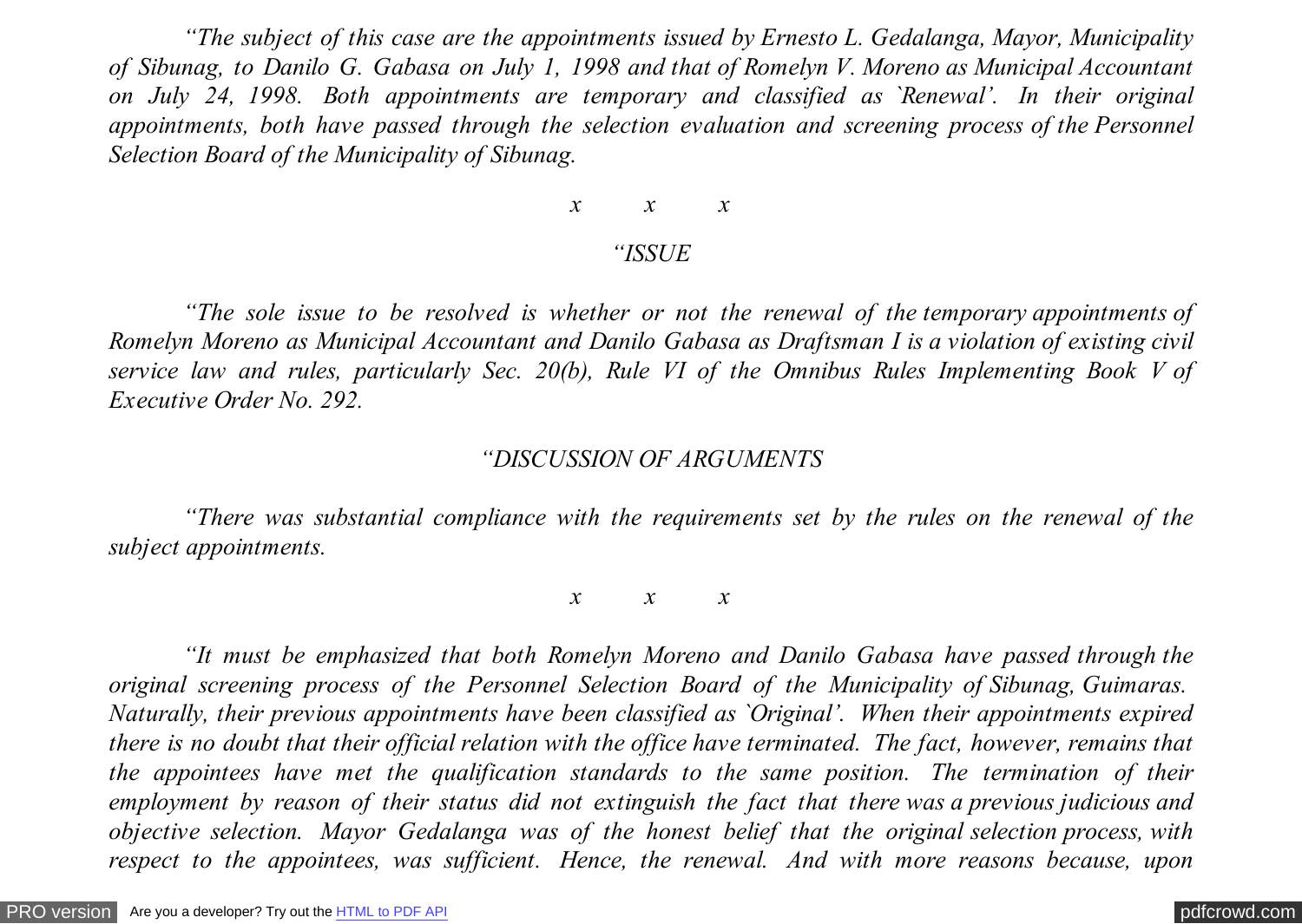*compliance with the other requirements set by the rules, no other applicants have applied.*

*"The requirements for the renewal of temporary appointments should be liberally applied to promote continuity in the service.*

*x x x*

*"The appointments of Romelyn Moreno and Danilo Gabasa were renewed because of the absence of appropriate eligibles in the area who are willing and able to assume the position. This is particularly important in the case of the Municipality of Sibunag, Guimaras, a faraway municipality which was created only in 1995. For lack of other interested applicants, Mayor Gedalanga was left with no choice but to renew the appointments of Romelyn Moreno as Municipal Accountant and Danilo Gabasa as Draftsman I for continuity in the service.*

*x x x*

*"With the provision, the Commission has a wide discretion whether or not to recall an appointment. The interest of the service is such a paramount consideration to be prejudiced by a minor inadvertence, especially in the case of temporary appointments. Without any willful intention on the part of Mayor Ernesto Gedalanga to disregard the said requirement and under whose belief the previous screening and evaluation is sufficient, the revocation is harsh and unmeritorious.*

 The CSCRO No. VI commented that *"As regards the allegation of Mayor Gedalanga that the appointments involved have passed the selection process of the PSB as manifested by the certification at the back thereof, the same is bereft of any proof and cannot, therefore, overturn the findings relative to the fact that the subject appointments were issued in patent contravention of Civil Service Law and rules."*

 Records show that Sibunag Mayor Gedalanga appointed Gabasa as Draftsman I on July 1, 1998 and Moreno as Municipal Accountant on July 24, 1998, both under temporary status. The said appointments were a renewal of their previous appointments which were also under temporary status.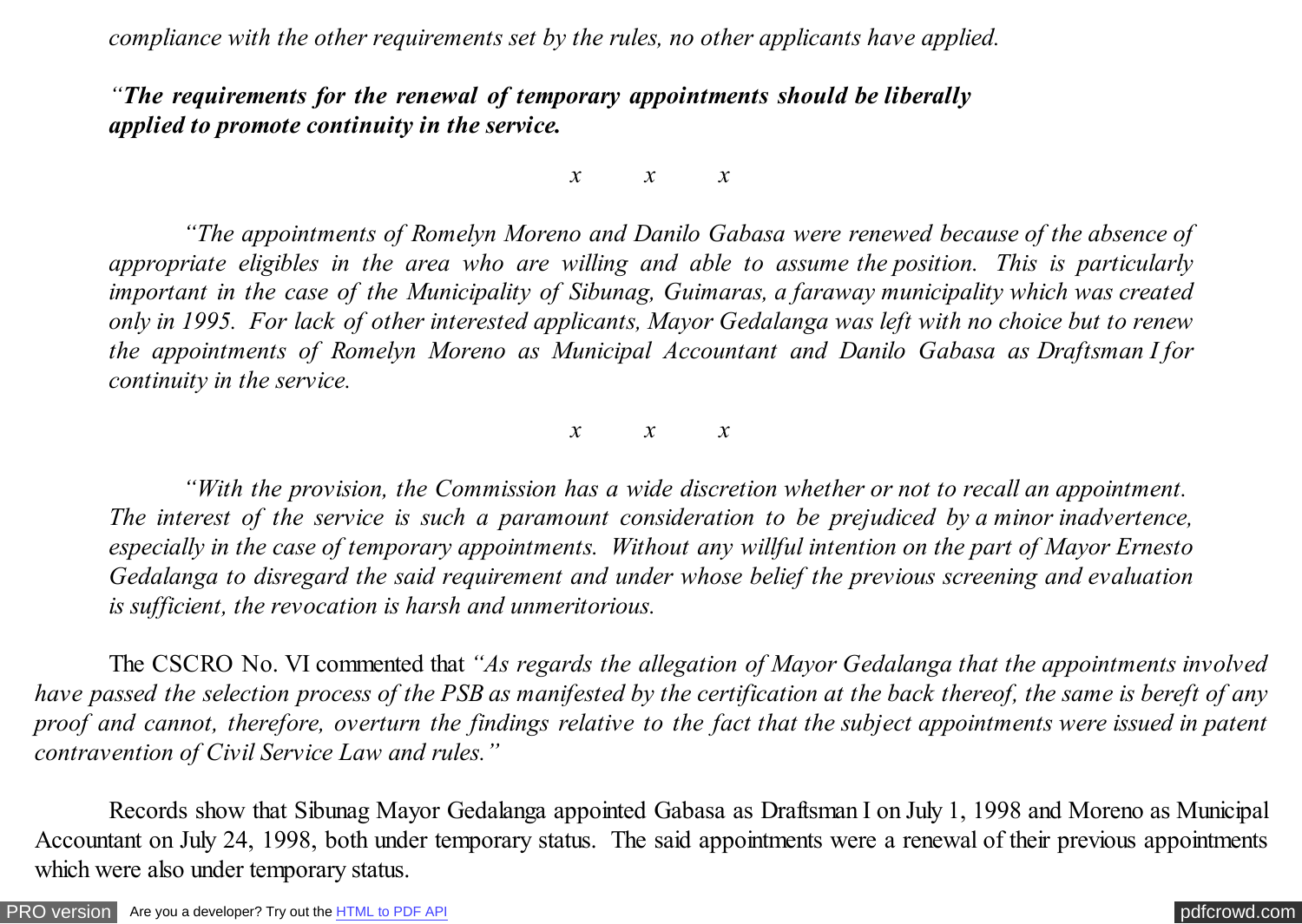On October 20, 1998, Vice-Mayor Luben G. Vilcher of the same Municipality, together with SB Members Edang, Regidor and Francisco filed a complaint against Mayor Gedalanga and HRMO Lilibeth M. Laygo for dishonesty, falsification and perjury before the CSCRO No. VI and requested the invalidation of the appointments of, among others, Moreno and Gabasa because the same were not renewed and evaluated by the agency's PSB. Hence, by reason of the complaint, an investigation was conducted, and on November 25, 1998 the CSC Provincial Office, Jordan, Guimaras recalled the appointments of Moreno and Gabasa. The motion for reconsideration with the CSCRO No. VI was also denied in a decision dated February 19, 1999.

Hence, this appeal.

Pertinent to the instant case is **Section 1(h) of Rule III of the Omnibus Rules on Appointments and Other Personnel Actions (Civil Service Commission Memorandum Circular No. 40, s. 1998)** which provides, as follows:

*"h. Personnel Selection Board (PSB) Evaluation/Screening. All appointees should be screened and evaluated by the PSB, if applicable. As proof thereof, a certification signed by the Chairman of the Board at the back of the appointment or alternatively, a copy of the proceedings/minutes of the Board's deliberation shall be submitted together with the appointment. The issuance of the appointment shall not be earlier than the date of the final screening/deliberation of the PSB.*

*`Candidates for the following appointments shall no longer be subject to the screening of the PSB:*

- *`i. Substitute appointment due to their short duration and emergency nature. However, should the position be filed by regular appointment, candidates for the position should be screened and passed upon by the PSB.*
- *`ii. Appointment of faculty members and academic staff of state universities and colleges who belong to the closed career service.*
- *`iii. Appointment to entry laborer positions*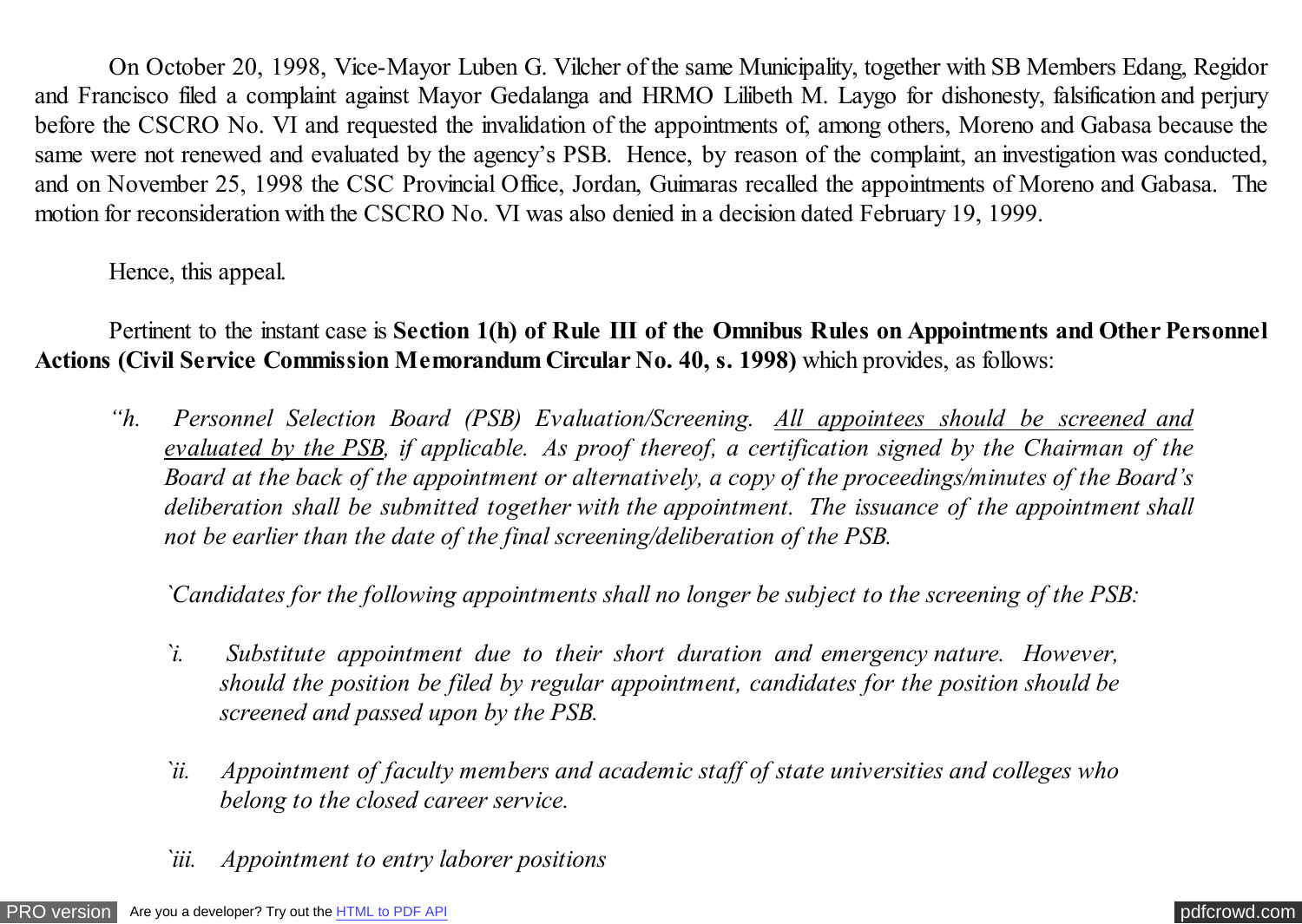- *`iv. Change of status of appointment from temporary to permanent.*
- *`v. Appointment to positions in the non-career service." (Underlining ours)*

 A reading of the abovequoted provision would reveal that the prior screening and evaluation by the Agency's Personnel Selection Board is mandatory. The exceptions to the rule are enumerated in the second paragraph. However, the Commission has added another exception which is the *renewal of temporary appointment issued to the incumbent* (letter e, Number 8 of the Revised Policies on Merit Promotion Plan [Civil Service Commission–Memorandum Circular No. 03, s. 2001].

Although, the said Memorandum Circular was issued only on January 26, 2001 the same may be applied retroactively. Rules and regulations issued by administrative authorities pursuant to the powers delegated to them have the force and effect of law; they are binding on all person subject to them, and the courts will take judicial notice of them (Philippine Association of Service Exporters vs. Torres, 225 SCRA 417, dated August 19, 1993). Being considered a law, the general rule is that administrative rules and regulations shall have no retroactive effect unless the contrary is provided (Article 4, Chapter I, Preliminary Title, Civil Code of the Philippines [Republic Act No. 386]. However, one of the exceptions to this rule is that if the law, rule or regulation is curative in nature.

Curative statutes are those which undertake to cure errors or irregularities in judicial or administrative proceedings and which are designed to give effect to contracts and other transactions between parties which otherwise would fail of producing their intended consequence by reason of some statutory disability or the failure to comply with some technical requirement (Sibal, Statutory Construction [1994 Ed.] p. 279).

In this case, Memorandum Circular No. 03, s. 2001, served to promote the expediency of the renewal of temporary appointments. Hence, the appointments issued to Moreno and Gabasa under temporary status can now be classified as one of the exceptions from the mandatory evaluation and screening of appointments by the PSB.

 **WHEREFORE**, the appeal of Mayor Ernesto L. Gedalanga of the Municipality of Sibunag is hereby **GRANTED**. Accordingly, the decision of the CSCRO No. VI recalling the appointments of Romelyn V. Moreno as Municipal Accountant and Danilo G. Gabasa as Draftsman, under temporary status, same municipality, is reversed.